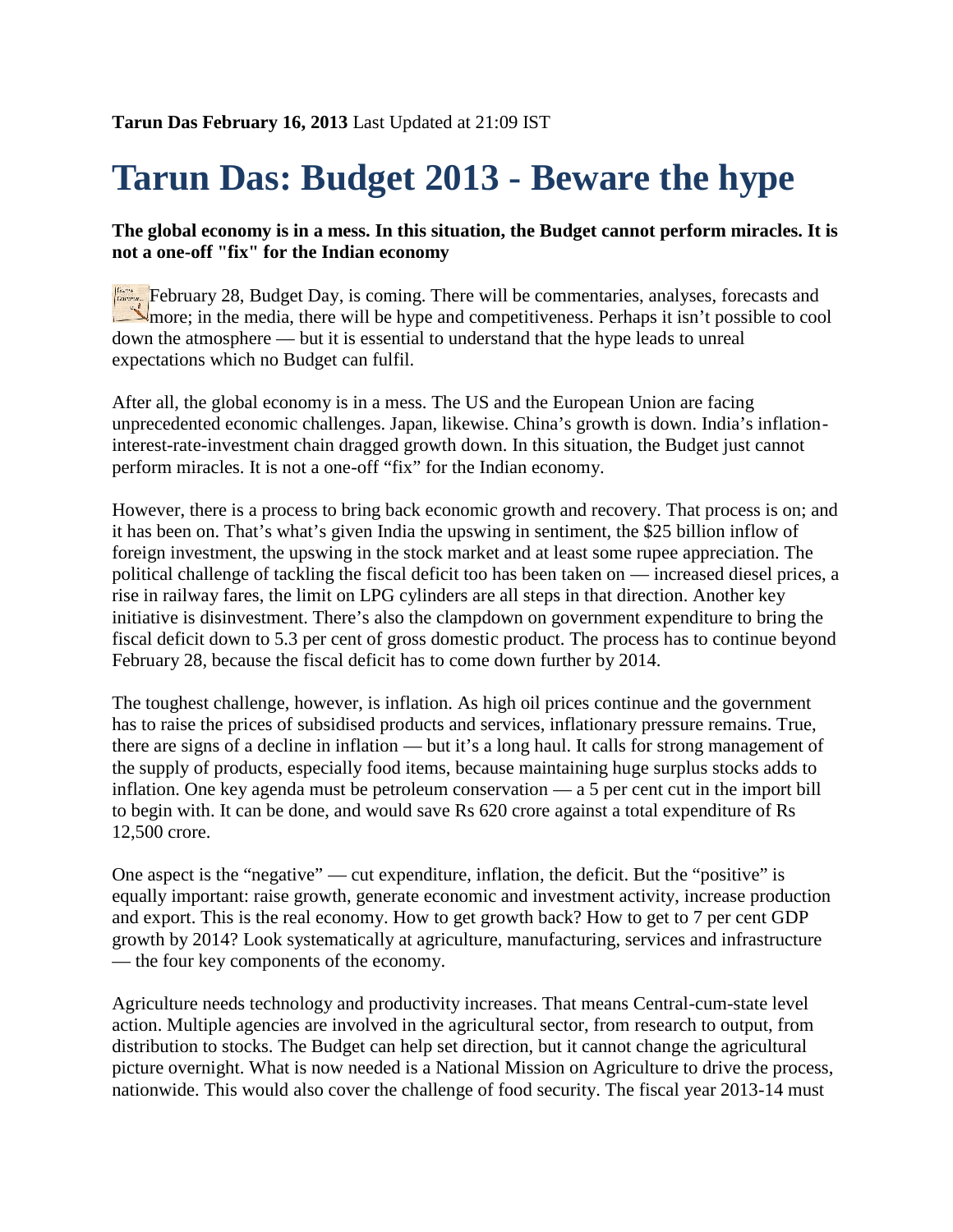see crisis management to get agricultural growth to 3 per cent.

In manufacturing, early results are essential — but the main thrust has to come from domestic industry, which is not investing. The private sector has to borrow to invest and also raise equity. At the current rates of interest (because of inflation) investment is impossible and has dried up. Thus the inflation-interest-rate-investment chain needs to be broken first. But the public sector can invest. Their cash reserves are plentiful. Their growth needs to be fast-tracked by government. Defence industries, BHEL, SAIL, etc, are all directly under government, and all need support.

The third area is infrastructure. Here, too, the public sector has a major part to play. The power corporations NTPC and NHPC can lead the way. Likewise, the Power Grid Corporation and Power Finance Corporation, as well as DMIC and NHAI. What is needed is implementation by strong management action. Another infrastructure sector which can fuel growth is the railways, as also, inland water transport. The public sector can stimulate growth rapidly.

This will kick-start manufacturing and construction and give an impetus to the rest of the economy — including the private sector, which is often a supplier to the public sector.

Finally, the services sector, 50 per cent of GDP, which has shown a decline in growth from double digit to about 7 per cent. There are many sub-sectors, and each needs focused attention to ensure revival and higher growth. Who is looking at each sector and who is responsible? At one level, increased economic activity will stimulate services. This is at the macro level. At the micro level, each of the top 10 sub-sectors needs new momentum through specific action. The Budget just cannot stimulate all these sectors. It can provide resource allocation at a macro level, but the real growth will come from entrepreneurship. The Budget could announce a National Entrepreneurship Mission to facilitate new businesses being set up. That will help fuel growth. The 'animal spirit' of entrepreneurship has to be revived.

What the Budget can do most of all is tax reform. The GST is now very near, thanks to the finance minister reaching out to Opposition leaders and framing a compromise formula. In addition, transparency in tax laws and procedures will help bring investment, especially FDI. The finance minister, most importantly, needs to commit to stability, predictability and transparency in taxation. Plus, no retrospective taxes, and a bunch of smaller measures to remove irritants, complexities and unease. These will bring back confidence and investment.

Should the rich pay more taxes? Of course, they should. They must! Should another 20 million people, at least, pay taxes? Of course, they should. And, they must. These, too need to figure in Budget 2013 and will help to garner resources for social programmes and address the fiscal deficit. Management reinforcements from outside can help to make these happen.

But the Budget just cannot match the hype. Accept that in advance, and manage expectations accordingly. Budget 2013 will turn around the real economy and bring investment back — and that itself will be a huge success. This is the reality.